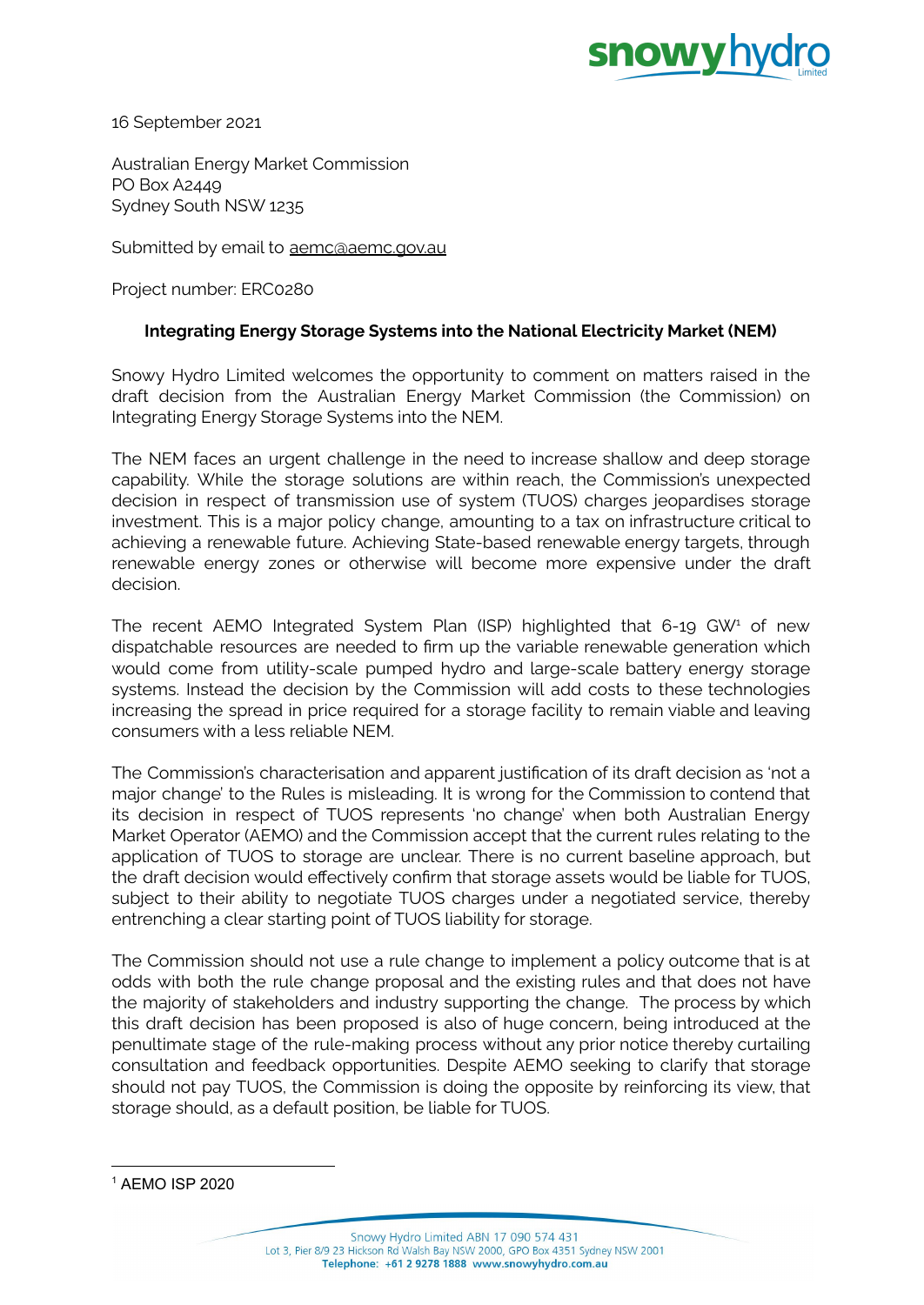Snowy Hydro is concerned that AEMO's advice on TUOS arrangements has been ignored. AEMO highlighted a number of problems with the status quo, whereby storage assets are exposed to uncertain TUOS liability. The Commission's decision would not resolve this uncertainty, it would only confirm the default exposure of storage to TUOS charges. It makes the situation worse, not better, creating new uncertainty and risking an investment slowdown. Likely impacts of the decision include:

- Distort competition. As the new rules would effectively no longer recognise the concept of auxiliary supply for pumped storage, pumped hydro assets will bear an unfair allocation of the costs of the transmission system, harming competition.
- Significant costs for storage compared to other technologies: generators, unlike storage, will not have TUOS exposure, even though they are competing energy providers. Therefore the proposal does not meet the NEO.
- Requiring storage operators to contribute to both generation and demand gives an unfair advantage to generators (whose imports are typically a small proportion of exports) compared to storage (whose imports typically exceed exports).
	- This will lead to inefficient investment in generation as you would need to build additional generation assets to meet supply
- Distort spot prices and create economically incorrect signals for market participants. Storage operators liable for TUOS charges will recover those charges through an increase in energy prices. This is inefficient (recovering fixed network costs through variable wholesale offers) and amounts to an inefficient 'rebundling' of network costs. Recovery of TUOS from end use customers (rather than storage or generation) is the least distortionary approach.

One of the Commission's stated aims is for "storage to be treated equitably compared to other participants in the recovery of non-energy costs". Yet to suggest there should be an equivalence between recovery of TUOS from storage and other types of load is wrong. Generation in the NEM is not required to pay TUOS. Storage assets play an analogous role. Storage assets are not end users of electricity, being connected to the network primarily to provide flexibility and energy services. Rather than recognising the role of storage as intermediate load, the draft decision effectively treats storage as analogous to end-use consumption. There is no rationale for storage to contribute to both generator connection costs and shared network TUOS charges.

The draft decision ignores difficulties faced by storage owners negotiating TUOS charges. The rational incentive for network operators, who typically occupy a monopoly position, is to maximise the recovery of TUOS charges from generators. As observed by AEMO, this uncertainty is already deterring prospective investment in storage and the decision would make the situation worse. The Commission provides no guarantee that the TNSP will not set a price that is higher than what is cost-reflective, may impose unreasonably onerous non-price conditions or may offer different pricing to different proponents seeking the same type of negotiated services. This unequal bargaining position is complicated by NSPs' own storage investments, notwithstanding ring-fencing guideline which will disadvantage market participants.

EnergyAustralia has noted that exposing its 250MW Cultana Pumped Hydro project to TUOS could impose costs of  $$15$  per annum<sup>2</sup>. It stated that the project's pumping capability would only temporarily store energy before transmission to consumers, and therefore TUOS charges should be applied only to final consumers, otherwise there

<sup>2</sup> https://arena.gov.au/assets/2017/09/Cultana-Pumped-Hydro-Project-\_Public-FINAL-150917.pdf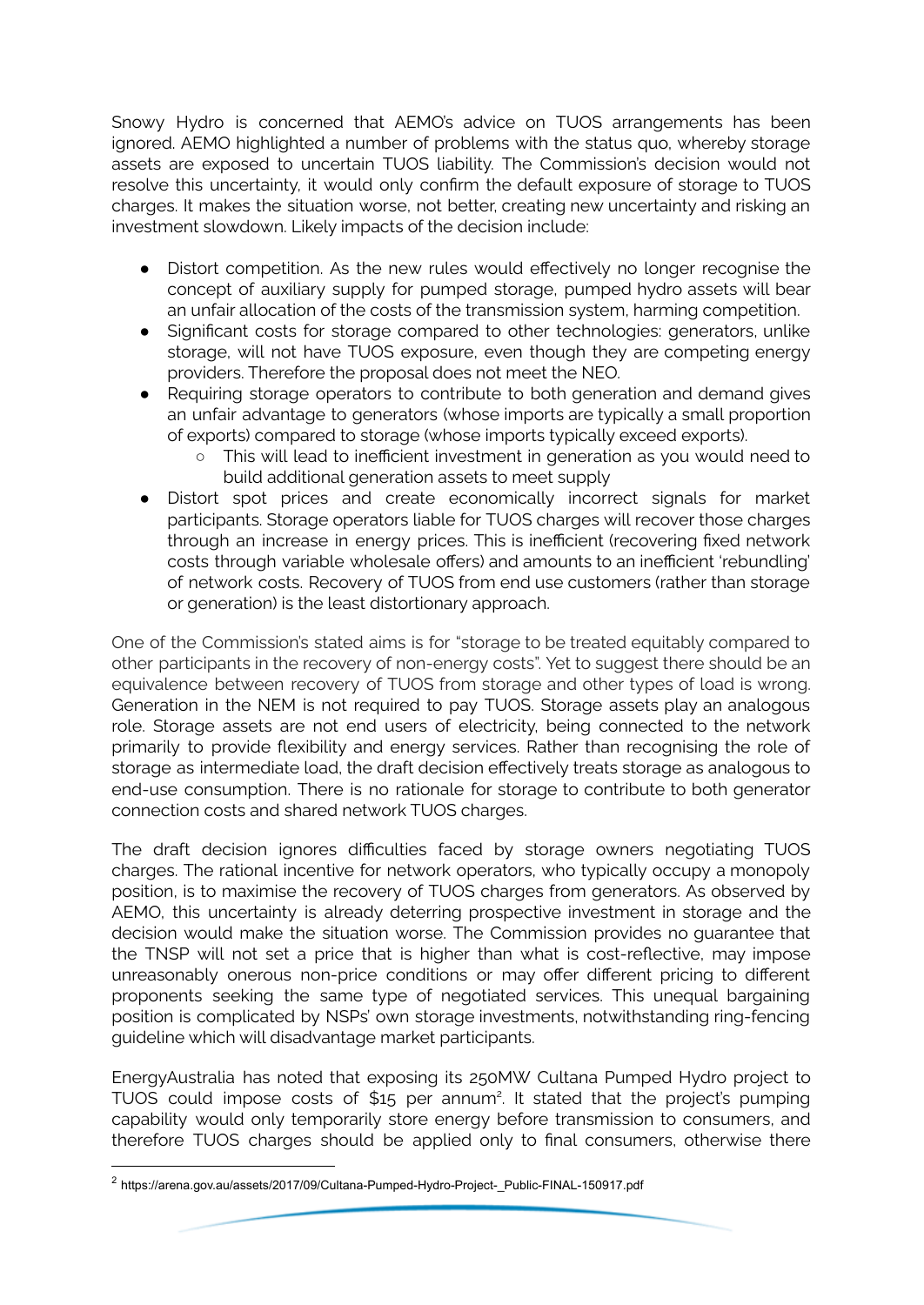would be 'double charging' for the same units of electricity. Snowy Hydro shares EnergyAustralia's concerns. Such 'double charging' would have a material financial impact on existing and future Snowy Hydro pumped hydro projects.

The draft decision is not consistent with the ESB's final advice to energy ministers for the Post 2025 Market Design. That advice emphasises the need to incentivise and separately value system services, whereas this proposal would reduce investment in the assets which would supply those services, and would rebundle energy and other market costs.

# **Auxiliary Load and Storage**

The draft decision proposes a definition of "auxiliary load" which specifically excludes electricity consumption used to pump water for a pumped hydro production unit. This is remarkable and contradicts the basic logic of pumped storage. Pumped hydro facilities are typically considered the textbook example of auxiliary load.

## **AER Issues Paper**

The Commission should consider AER Issues Paper on AEMO's proposal for the Electricity Transmission Pricing Methodology for 1 July 2022 to 30 June 2027<sup>3</sup>. AEMO proposes to not charge energy storage systems for either supply (discharging) or consumption (charging) in the 2022–27 regulatory control period. This is consistent with the approach set out in the enforceable undertakings between the AER and AEMO for 2019–20 to 2021–22. The draft decision is inconsistent with this approach.

## **Pumped Hydro**

AEMO is expected to spend more than \$20 million on implementing the proposed changes to registration categories under the Rules. However, the relevance of this rule change remains limited for pumped hydro. Pump Hydro Energy Storage is a mature technology that has been connected to the grid since the start of the NEM, and will play an increasingly important role in managing the growth of renewables. It is therefore important that the existing (or future) pumped hydro assets are not required to change its registration category to IRP.

#### **Storage system operability**

It is important that AEMO remains aware that pumped hydro units cannot ramp linearly and that the proposed rule does not require them to do so. The new participant category is focused on small battery bi-directional resource providers designed to operate load with the same degree of control as generation. In large pump mode, a pumped hydro unit cannot control its load other than a quick 15 to 20 second ramp to full load. AEMO should therefore classify a pumped storage unit as a scheduled generating unit.

### **Price Bands**

Snowy Hydro welcomes the Commission's acknowledgment that it is preferable for bi-directional DUIDs to have 20 price bands (rather than 10 proposed by AEMO). This is consistent with the 20 price bands currently accessible to scheduled storage and will avoid any complexities in reducing the price bands to 10.

<sup>3</sup> Issues Paper Australian Energy Market Operator Electricity Transmission Pricing Methodology 1 July 2022 to 30 June 2027 June 2021